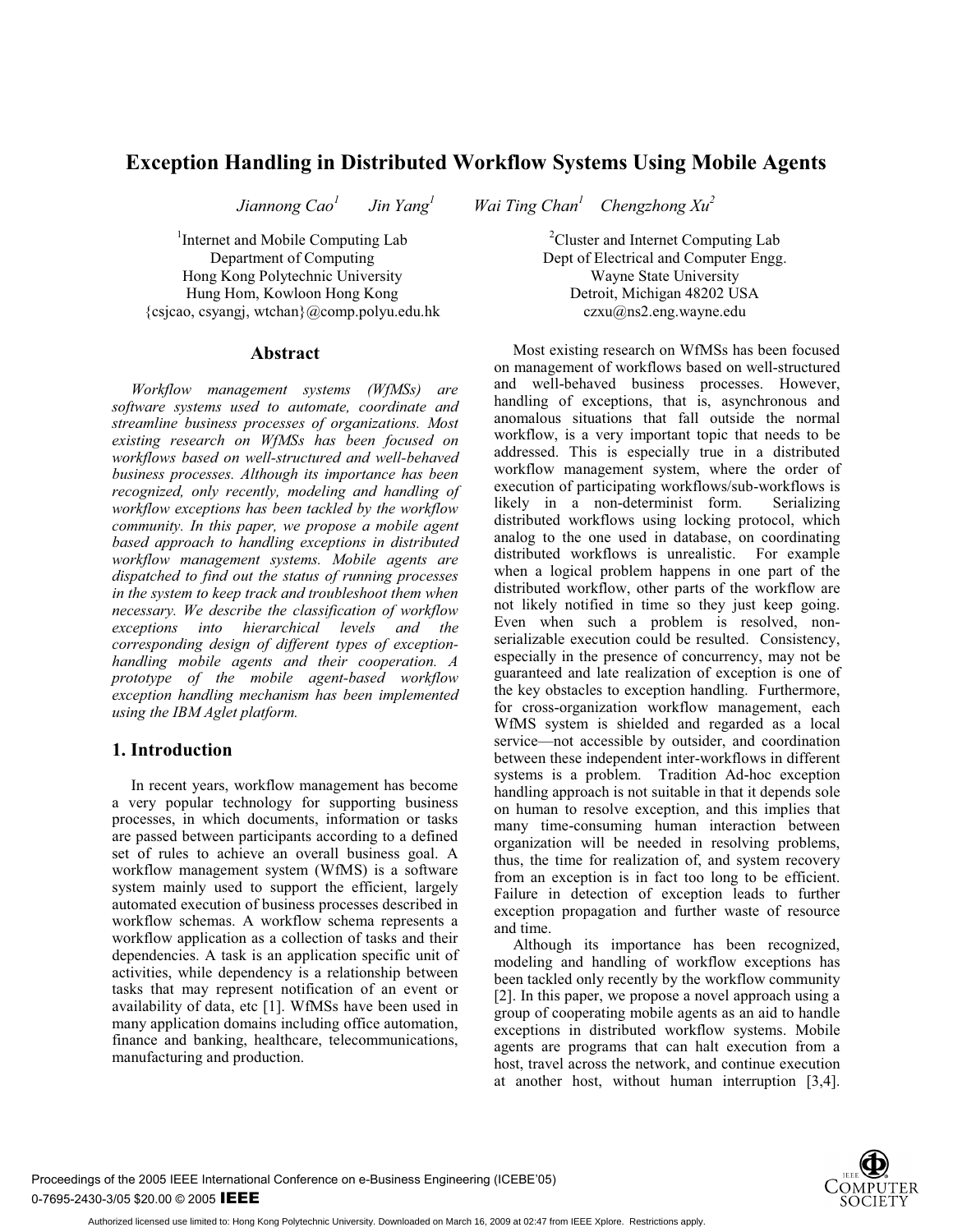Cooperating mobile agents are a collection of mobile agents which come together for the purpose of exchanging information or in order to engage in cooperative task-oriented behaviors [5]. Using mobile agents in managing distributed systems has several advantages. First, mobile agent technology provides an approach to overcome the difficulties that hamper tight interaction between the workflow servers. After being dispatched, the mobile agents become independent of the creating server and can operate asynchronously and autonomously. Second, because mobile agent can package a conversation and dispatches itself to a destination host, using mobile agent allows us to design algorithms that make use of the most up to date system state information for decision making. It may also lead to the reduction of the total amount of communications as the interactions can take place locally. Furthermore, mobile agent brings flexibility and scalability into distributed, dynamic systems due to its ability to encapsulate policies and algorithms and its ability to automatically tolerate transit faults and dynamic changes of the network.

In the approach of exception handling proposed in this paper, cooperating mobile agents are dispatched to find out the status of running processes in the system to keep track and troubleshoot them when necessary. A framework is developed to use mobile agents to handle exceptions in distributed workflows in real-time. This leads to the prevention of exception propagation. We describe the classification of workflow exceptions into hierarchical levels and the corresponding design of different types of exception-handling mobile agents and their cooperation. Having mobile agents working on specific part of exception handling makes it possible to have exception resolved even in the presence of concurrency. In particular, it allows dynamic and flexible synchronization of collaborating workflows. A prototype of the mobile agent-based workflow exception handling mechanism has been implemented using the IBM Aglet platform. We will also briefly describe the prototype implementation.

The rest of this paper is organized as follows. Section 2 describes background and related work in mobile agent based approaches to workflow management and exception handling. In Section 3, we describe our mobile agent-based distributed workflow system model. Section 4 describes the framework of mobile agent based exception handling. In Section 5, we present the design and implementation of a prototype of the proposed framework. Finally, Section 6 concludes the paper.

## **2. Background and related works**

A workflow is a computerized facilitation or automation of a business process, in whole or part. It is initiated by an event, which is a request of service in the form of response from human, data, program or timer. A workflow schema defines a workflow, essentially a directed graph with nodes representing the tasks to be performed and edges representing the dependencies between the tasks. Each task is associated with one or more roles, which are the only ones authorized to execute the task. An actor (also called workflow participant) can be authorized to play several roles. Moreover, a role may be played by several actors. A workflow schema can be used to instantiate several workflows (called cases or instances).

A WfMS is a system that defines, manages, and executes workflows through the execution of software whose order of execution is driven by a computer representation of the workflow logic. A WfMS consists of a set of workflow engines hosted inside workflow servers. A workflow engine controls process execution, which is the enactment of the workflow. It is a tool that communicates with a workflow database to store and update workflow relevant data, exercise workflow logistic and determines execution of tasks that constitute workflow.

A distributed WfMS executes workflow instances in a partitioned and distributed manner. The workflow instance is partitioned into several sub-workflows, which are executed in a distributed way on different workflow engines. The workflow engines usually run on several machines inter-connected by a computer network. The simplest approach for distributed workflow management is to control a workflow instance completely by a central workflow server. However, this approach may become impractical if there are a large number of actors and many concurrently active workflow instances, because it results in bottlenecks around the controlling server. Furthermore, the actors performing the tasks may not belong to the same organization. For example, services maybe imported from external organizations, which can be integrated into the WfMS as sub-workflows, and the WfMS of such a provider merely becomes another workflow engine in the overall distributed workflow system.

In addition to performance, there are several other reasons for developing distributed workflow management systems, including scalability, resolving heterogeneity, interoperability, better utilization of resources, and reliability [6]. In a distributed workflow management system, the workflow is partitioned and each partition is assigned to the workflow engine on a server which is located close to the potential actors of the tasks belonging to it. At run time, when the control moves from one partition to the next, the current state of the workflow instance is transferred to the workflow server of the subsequent partition. Of course, several workflow severs can execute concurrent partitions in parallel.



Proceedings of the 2005 IEEE International Conference on e-Business Engineering (ICEBE'05) 0-7695-2430-3/05 \$20.00 © 2005 IEEE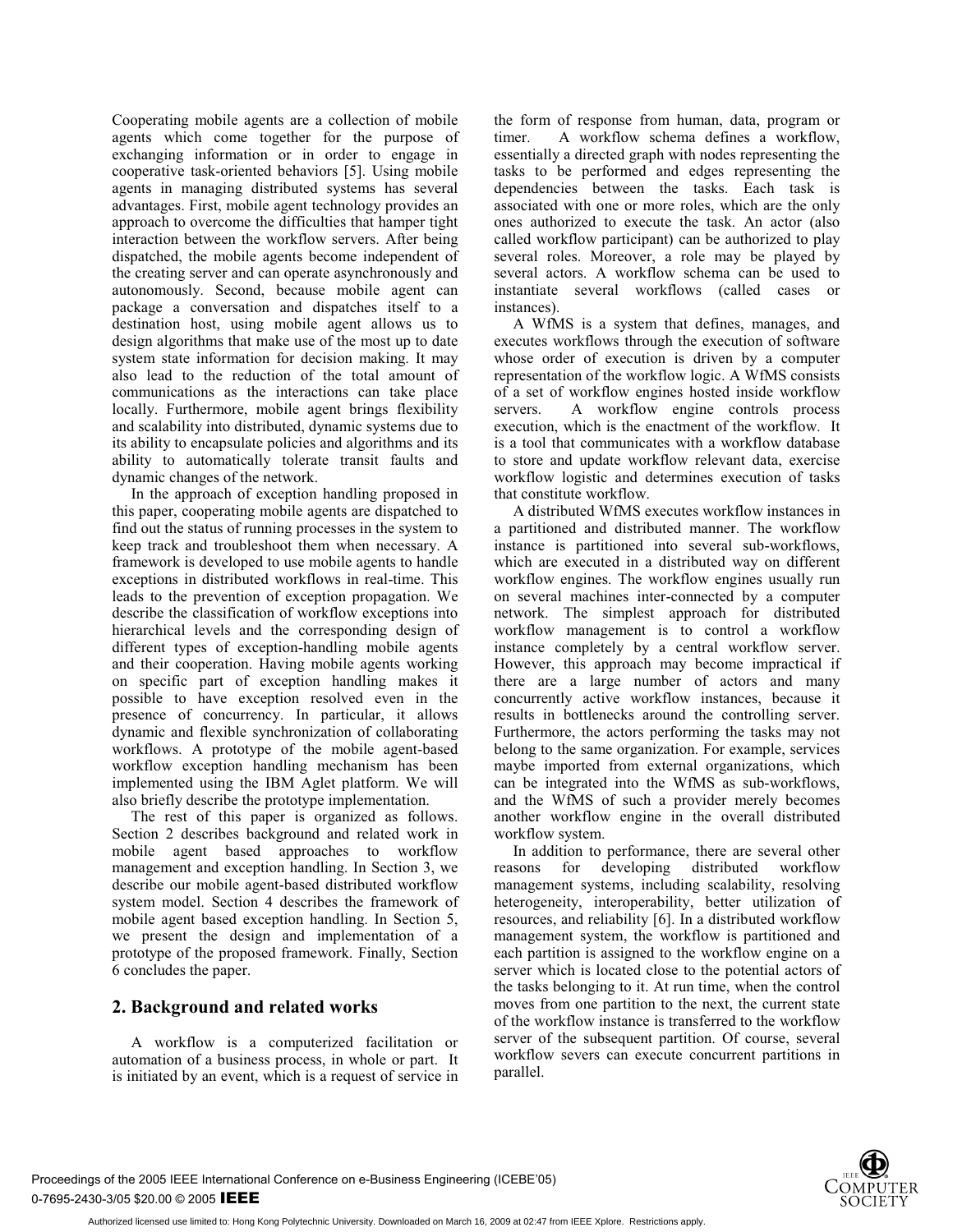Mobile agent has been proposed as an approach for workflow management. Typically, they are used as case managers. Once a description is given for a process, its component activities, and a particular instance of process activation, mobile agent is deployed to control the execution of the case and acts as a workflow enactment engine [7,8]. The most widely used method is to let an agent carry with it the complete workflow schema and migrate to the necessary machines to execute the various tasks. It has the advantages such as ability to schedule dynamically, reduction of human interaction, etc. However, this single-agent approach is not suitable for implementing distributed dynamic workflows. For example, using a single agent may limit concurrency. Also, carrying the entire workflow schema is not scalable with a large and complex workflow. Therefore, in some works, multiple mobile agents are created to execute concurrent tasks in a workflow, and these agents carry only partial workflow schema with them [9].

Traditional exception handling techniques include retry, compensation alternative tasks, recovery, and termination. Used alone, they are not effective, especially for cross-organizational settings. Several works have been reported on incorporating exception handling mechanism to address this issue [10-13]. However, there is few work on using mobile agents to help design the exception handling mechanism. To the best of our knowledge, this work is the first study of making use of mobile agent for the exception handling in distributed workflow systems.

## **3. Mobile agent based distributed WfMS and exception handling model**

In a typical distributed WfMS, several collaborating sub-workflows among organizations are viewed as one workflow. A sub-workflow is viewed as a group of tasks within each collaborating organization, and it is monitored and manipulated by the workflow engine server of each organization.

Figure 1 shows our mobile agent based distributed WfMS model, where mobile agents of different kinds and at different levels are responsible of creating and managing the execution of different parts of a workflow. The mobile agent *superSchedulerMA* is at the top level. It receives the workflow specification and then interprets it to form sub-workflow schemas. Each sub-workflow schema is assigned to a workflow engine for execution. It is managed by the next-level mobile agent, called *schedularMA* which resides on the engine. The *schedularMA* is responsible of interpreting the schema and creates corresponding tasks. The tasks are dispatched by *subWfMA* to different mobile agents called *taskResponMA*. The *subWfMA* also maintains the information about the relationship between the tasks, keeps tracking the progress of the *taskRespon-* *MAs*, and coordinates their executions. The *scheduler-MA* will store a local copy of its sub-workflow schema for *subWfMA* and *taskResponMA* to query for. When a *taskResponMA* receives the assigned task, it will migrate to the target host and start the work.

All the mobile agents are capable of moving but they are with different mobility frequencies. The lower level an agent is the higher mobility it has, because lower level mobile agents (such as the *taskResponMAs*) need migrate among many hosts in a distributed environment to finish their tasks.

Except performing the workflow tasks, each mobile agent in our WfMS model is also responsible for exception handling. Each mobile agent can handle the exception in a traditional way, which is to inform the exceptions it detected to the other mobile agents of the same level or report the exceptions to the mobile agents at other levels. The mobile agent can also handle the exceptions in a special manner which is particular for our mobile agent based distributed WfMS model. A mobile agent can encapsulate the exception status and the current task execution state and migrate to other sub-workflow branches to make coordination, or migrate to other levels of the WfMS to make further processing. The predefined exception handling schemes are stored in each mobile agent, enabling the mobile agent to handle an exception efficiently. Changes to the exception handling schemes also become easy since we only need to update each mobile agent.

To sum up, there are two levels of mobility for a mobile agent in our proposed model. Except the mobility for the execution of the workflow tasks in a distributed environment, the upper level of mobility is for the exception handling when certain exception happening during the execution of the workflow task.



**Figure 1 Mobile agent based distributed WfMS** 

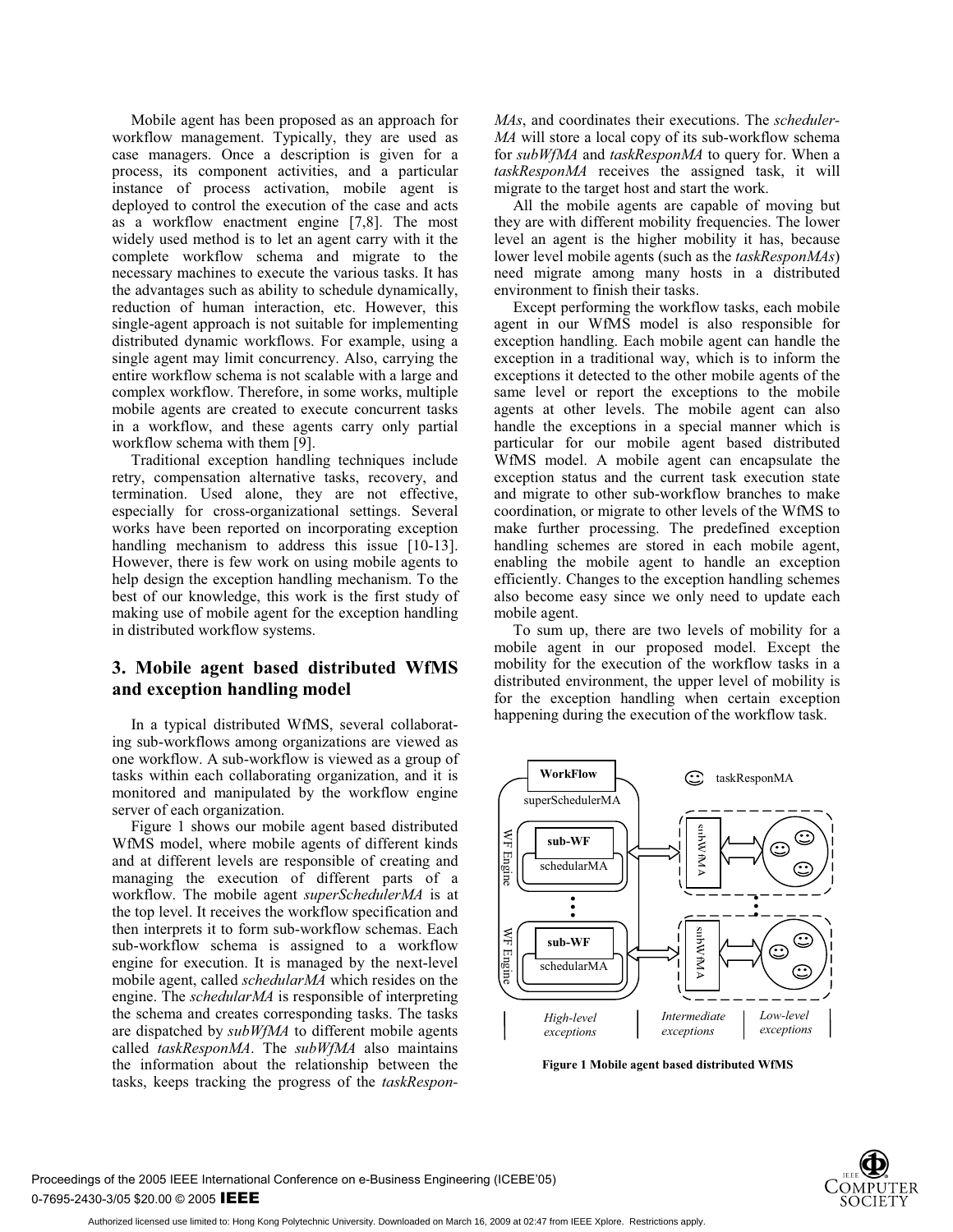### **4. Exception handling using mobile agents**

Mobile agent based distributed WfMS is very suitable for exception handling due to the characteristics of mobile agent. For example, if the workflow specification has changed, e.g., a transaction needs to be eliminated due to the absence of the actor or the required resource, then all the collaborating subworkflow schemas need to be updated to reflect the change. The first *schedularMA* who gets the notification will traverse each workflow engine to update all related sub-workflow schema so that other *schedularMAs* will dispatch and update tasks based on the most updated sub-workflow schema.

We classify the exceptions into different levels and, based on the classification, assign the corresponding mobile agents to handle different exceptions. Then, we present the design of the various exception processing functions, including exception monitoring, exception detection, and exception handling.

### **4.1. Classification of workflow exceptions**

As shown in Figure 1, the mobile agent based distributed WfMS consists of three levels: workflow, sub-workflow, and task levels. Accordingly, exceptions can be divided into low-level exceptions, intermediate-level exceptions, and high-level exceptions.

Low-level exceptions are exceptions which could happen in executing a task, including system triggered exceptions and user triggered exceptions. Examples of low-level exceptions are: (first column is the name of exceptions, and the second column is the descriptions)

| RoleUnattended   | A role is not available       |  |
|------------------|-------------------------------|--|
| DataMissing      | Document or data are missing  |  |
| UserUnavaliable  | Needed user is not available  |  |
| NoResponse       | No response is received.      |  |
| DataTypeMismatch | Data is not the expected one. |  |
| TaskSeqMismatch  | Task order/priority are wrong |  |

Intermediate-level exceptions are exceptions that cannot be handled at the task level. They are closely tied to each task, or group of tasks within the subworkflow, or even across several sub-workflows. Since *subWfMA* manages a sub-workflow, it will be responsible for these exceptions. Examples of intermediate-level exceptions are:

| TaskContention | Resources contention     |
|----------------|--------------------------|
| ConstraintViol | Constraint violation     |
| TransacNoDef   | Changes to Sub-WF schema |

There are two classes of high-level exceptions: exceptions originated from the top level and errors generated from low or intermediate levels. An example of the former is the change of a work flow schema. The latter class of exceptions may be caused due to the

failure of the organizations' underlying infrastructure (such as the failure of the workflow engine), or the change of the organizations' partnership. Handling of these exceptions may lead to redo, undo or reformulate the whole workflow path.

| onWfRestart         | WF engine restart for error |  |
|---------------------|-----------------------------|--|
| subprocessPathCross | Execution sequence wrong    |  |
| ChangeWfSchema      | WF schema changed by user   |  |

The three layer exceptions are not separated but are closely related. Exceptions can be propagated in both directions between lower levels and higher levels. Resolution of exceptions at a lower level can prevent it from being propagated to the higher levels.

Correspondingly, the mobile agents described in section 3 are assigned to handle the three levels of exceptions. Low-level exceptions are treated by *taskResponMA*, intermediate exceptions are handled by *subWfMA*, and high-level exceptions are handled by *superSchedulerMA* and *schedulerMA*.

The *taskResponMA* acts like an operator in each machine and handles the low-level exceptions. The *subWfMA* can be perceived as a manager in charge of group of operators, i.e. *taskResponMA*. It keeps checking the status of the whole sub-workflow by collecting the reports from *taskResponMAs*. *schedulerMA* can be viewed as an authorized administrator for the sub-workflow engine. Finally, *superSchedulerMA* can be viewed as administrator of the whole workflow, who has the ultimate right to change the execution order of sub-workflows, updating of each sub-workflow or even cancel sub-workflow. *superSchedulerMA* and *schedulerMA* together take the responsibility for high-level exceptions.

### **4.2. Exception Handling Functions**

By providing more proactive monitoring and detection services for workflow exception handling, the proposed framework aims to assist human to resolve exceptions in a more efficient way, which can pause and restart workflow/sub-workflow at the right time before catastrophic error happens and take action to prevent exception propagation. In order to achieve this goal, we design three exception handling functions: exception monitoring, exception detection and exception handling. Exception monitoring mainly focuses on catching the exception events and then invoking the corresponding exception handlers. Exception detection attempts to check the possible exception conditions before it occur and calls the exception handling function to handle it so as to prevent the exception. In implementation, the three functions are combined to form two pairs: exception monitoring/handling and exception detection/handling.

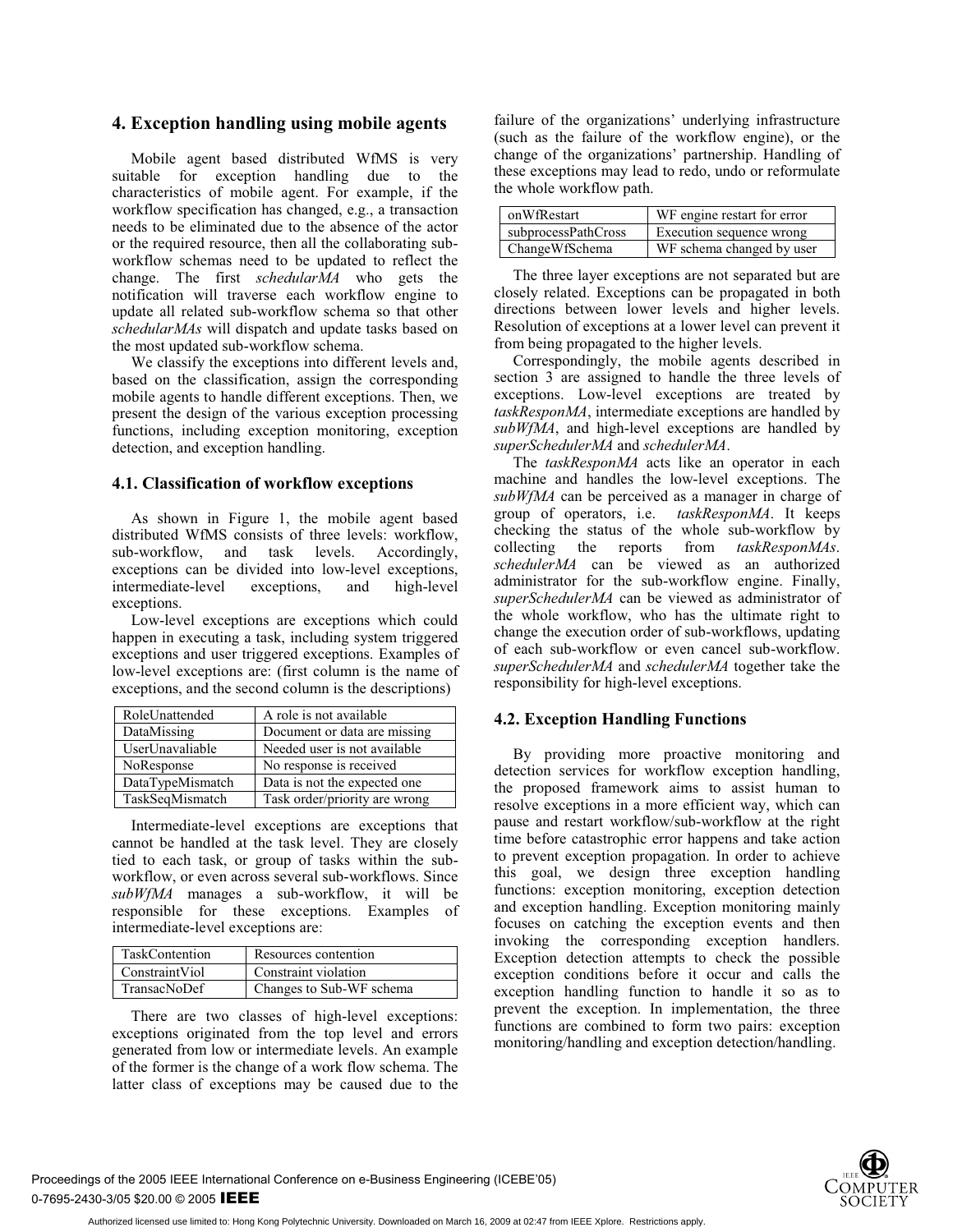**4.2.1. Exception Monitoring/Handling.** An important function in exception handling is monitoring. Monitoring functions used in conventional workflow systems is designed as a single executable component which is based on task status reported by users. Such monitoring services are undoubtedly passive, relatively simple, and human-driven. However, in modern distributed workflow systems and the transactional workflow systems, those traditional workflowmonitoring services become inappropriate in terms of the functional aspect as well as the architectural aspect. The workflow monitoring function should be active, distributed (decentralized), and automatic. Mobile agent-enabled monitoring service is suitable for distributed computing environment. First, most mobile agent platforms are Java based systems which imply the monitoring service implemented by mobile agent is platform independent. Mobile agent enabled monitoring service acts as an additional layer of monitoring service added on top of the existing one. The additional layer will function without impacting the functionalities of the existing monitoring services of the workflow management system in each organization. Second, in reality, each type of business has its own characteristics and therefore, if the business is to be carried out by a workflow management system, the system has to satisfy specific needs of the business, so the approaches to monitoring vary from business to business, so relying on the existing monitoring service of workflow engine is not sufficient. Agent-based approach allows monitoring service to be programmed such that it can be customized to serve particular business type.

At the low level, *taskResponMA* monitors execution status of workflow tasks at each machine and report them to its *subWfMA*. Low-level exceptions have to be caught immediately, because accumulation of lowlevel exceptions will evolve to intermediate exceptions and even harder to resolve. The *subWfMA* monitors the status of whole sub-workflow by collecting reports from *taskResponMA* and decide whether any intermediate exception has been resulted.

For low-level exceptions, the operator who monitors a task can use exception handling techniques like: pause the workflow engine (suspension subworkflow), ignore the exception, or choose an alternative task etc, to solve a problem. However, for intermediate exceptions, due to the dependencies between each low-level exception found in each task, eliminating one or several tasks does not imply that the problem can be solved, and therefore restart of workflow engine is needed.<br>At the high lev

At the high level, *schedulerMA* and *superScheduler-MA* work together to monitor the highlevel exceptions made by users. According to the source of the exception, we classify high-level exceptions into bottom-to-top exceptions and top-tobottom exceptions according to the exception sources.

Often business partners of sub-workflows will negotiate from time to time for either modifying or terminating business logic. In this case, not only the details of each collaborating business involved will be changed, but also the partnership will be subjected to change. Top-to-bottom exceptions are changes fired from top-level decision makers down to workflow engines, which execute sub-workflow. To monitor such kind of changes, *superSchedulerMA* first checks whether the overall workflow schema has been recently changed. Once the schema has been changed, it will compare all information in the updated schema with the outdated schema, and then identify which particular piece(s) of information has been modified. After that it will traverse each sub-workflow engine and check for existing information in the schema to see whether the piece(s) of information needed to be updated found in the engine.

Bottom-to-top exceptions are something happened in task level or sub-workflow level that causes changes in the schema. We can think of *schedulerMA*, as administrator of each sub-workflow management system, who are in charge of all whole sub-workflow. It monitors the local sub-workflow schema for changes made. Once the changes happened, it will then traverse to other workflow engines to synchronize the collaborating items' detail. *schedulerMA* will also watch out if the *subWfMA* makes report about exceptions such as cancellation of activity, transaction, wrong task sequence etc.

**4.2.2. Exception Detection/Handling.** Exception monitoring helps to secure run-time workflow that is being executed without bypassing the exceptions. However, the preferable exception supervision should do more. For example, even the same application has been executed on the machine for many times, its performance and reliability are different at each time. It is not only the reliability problem of the application itself but also relates to the volatility of data at in a machine and the execution context. For example, the required software/hardware resources like database or human resources are unavailable. In a workflow that involves many software/hardware resources and human resources, we cannot allow the problems to be figured out at the last minute. Exception detection accomplished by mobile agents intends to solve this problem. Exception detection should be carried out throughout the workflow's execution to catch the possible exceptions before they really happen.

There are three types of "no response" exceptions that can occur at the low level. The conditions that trigger detection and the exception name, as well as the actions taken to detect the exception are listed as bellow: (LL denotes Low Level)

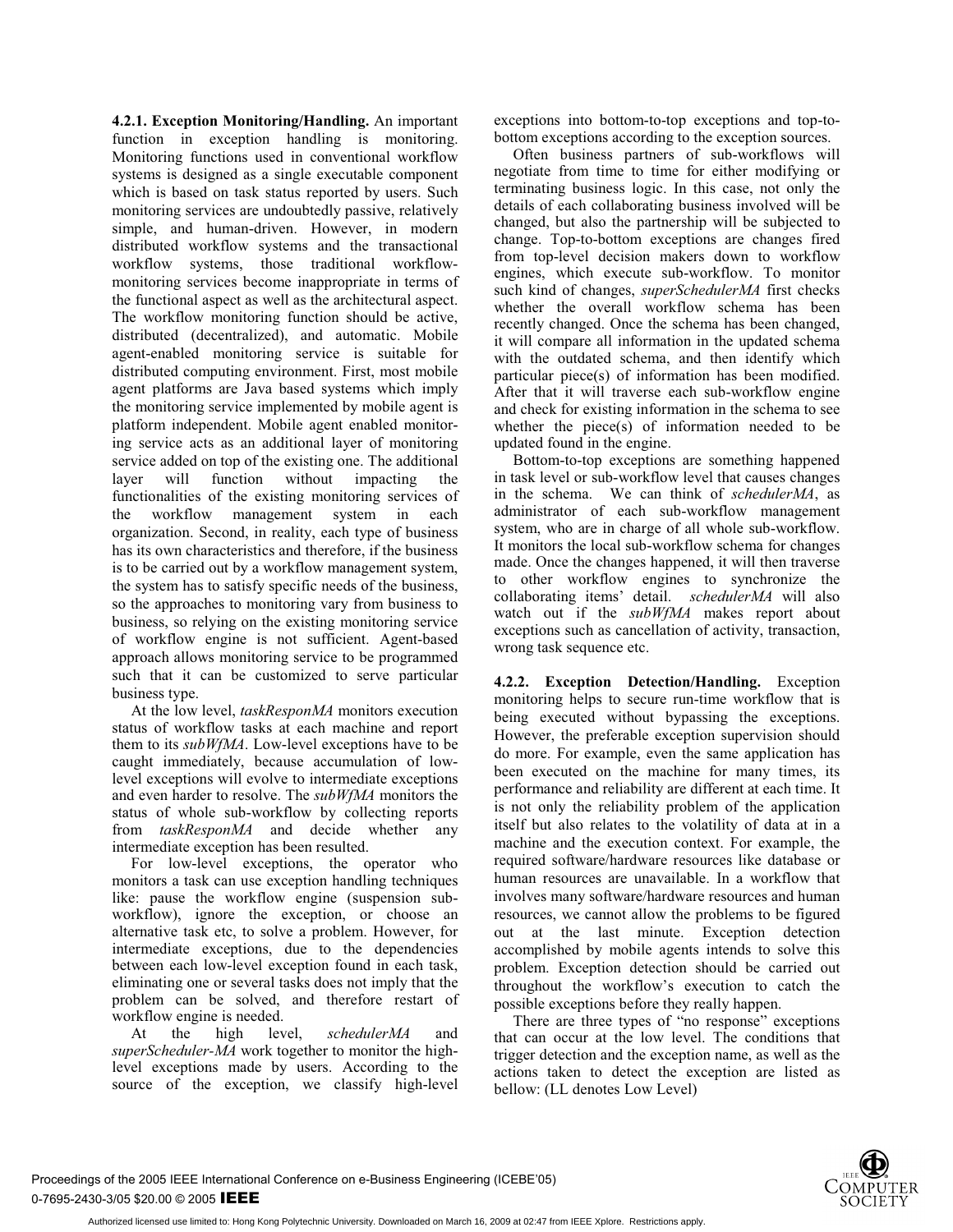*LL-Condition1*: RoleUnattended – Request for a role's respond but get "no role assignment" response. (Possible reason is that the staff is not available now.) *Action*: Before a sub-workflow begins, *taskResponMA* first checks the machine's "role assignment status" to see whether the needed role is available or not. If the expected role is not found there, an exception is detected before time-out.

*LL-Condition2*: DataMissing – Request for a parameter's value, but find "no such document".

*Action*: Existence of needed document is checked at the time when a *taskResponMA* reaches a machine for a task. If the document does not exist, an exception is detected before time-out.

*LL-Condition3*: NoResponse – A task waits for response and eventually time-out.

*Action*: The workflow management system will detect it by itself but the detection of all above exceptions will help to prevent such exception being detected by the workflow engine.

Intermediate-level exceptions are detected when certain exception pattern is received. The *subWfMA* dispatched by *schedulerMA* will send a set of *taskResponMAs* to the computers involved in the subworkflow. Then *subWfMA* waits for the *taskReponMAs'* working status reports. The *subWfMA* analyses the reports and the arrival sequence of *taskResponMAs* to determine whether an intermediate level exception occurs. If *subWfMA* finds an exception, it will then contact either local *schedulerMA* or remote *schedulerMA* to handle the exception.

*IL-Condition1*: ActivityUnavaliable – Assignment of initiating role and responding role for one activity reported missing.

*Action*: when more than one role is reported by *taskResponMA* as RoleUnattended, *subWfMA* maps the roles into the required roles list in the definition. If the unattended roles belong to initiating role and responding role defined in the task, which implies the task is not ready to begin, this exception is detected

*IL-Condition2*: TaskMismatch – Received response is not the expected one.

*Action*: One *taskResponMA* runs at one machine and waits for response. If the task successfully finishes, the *taskResponMA* moves to *subWfMA* to report. *subWfMA* has knowledge about which *taskResponMA* should arrive. If one *taskResponMA* arrives and reports to wrong *subWfMA*, an exception is detected. It occurs when one workflow engines controls more than one sub-workflow instance and each of them interfere with each other.

*IL-Condition3*: TaskSequenceMismatch – Received responses have wrong sequence.

*Action*: *subWfMA* has the knowledge about the arrival sequence of all *taskResponMAs*. If the arriving *taskResponMAs* are out of predefined order, the *subWfMA* detects an exception. This can be due to the coordination error.

High-level exceptions are detected by both *superSchedulerMA* and *schedulerMA*. The *super-SchedulerMA* detects the changes of the schema. The changes may due to changing collaboratively-made business plan, business relationship etc., which will lead to the exceptions in whole workflow. *schedulerMA* detects changes on schema which are caused by the changes in resources, policy, and task requirement. Thos changes will produce exceptions in sub-workflows.

*HL-Condition1*: workflowSchemaVersionMismatch – All collaborating workflow schemas and sub-workflow schemas are supposed to be the same version. If different versions are found in the workflow schemas, it implies a mismatch.

*Action*: If *superSchedulerMA* detects modification made on workflow schema, an exception is detected. This can result from one schema is changed, but all the other sub-workflow schemas have not been changed.

#### *HL-Condition2*:

subworkflowSchemaVersionMismatch – Different versions in the sub-workflow schema are found, which implies there have local changes within an organization due to the change of policy

*Action*: *schedulerMA* detects modification made on sub-workflow schema, and then this exception detects. This can result from changing internal organization policy of one company.

Once the changes of workflow or sub-workflow schema have been detected, the exception is further derived into following three types. Activity-ModifcationException can lead to Collaboration-ModificationException, CollaborationModificationException can lead to PartnershipModificationException, and vice versa. It is because partnership can be made if collaboration is available and collaboration is defined by schema. When representatives of companies shake hands to reach a new agreement which involves creation or terminate the partnership, the running workflow engine should know at once which type of business will be affected and what tasks have to be stopped.



Proceedings of the 2005 IEEE International Conference on e-Business Engineering (ICEBE'05) 0-7695-2430-3/05 \$20.00 © 2005 IEEE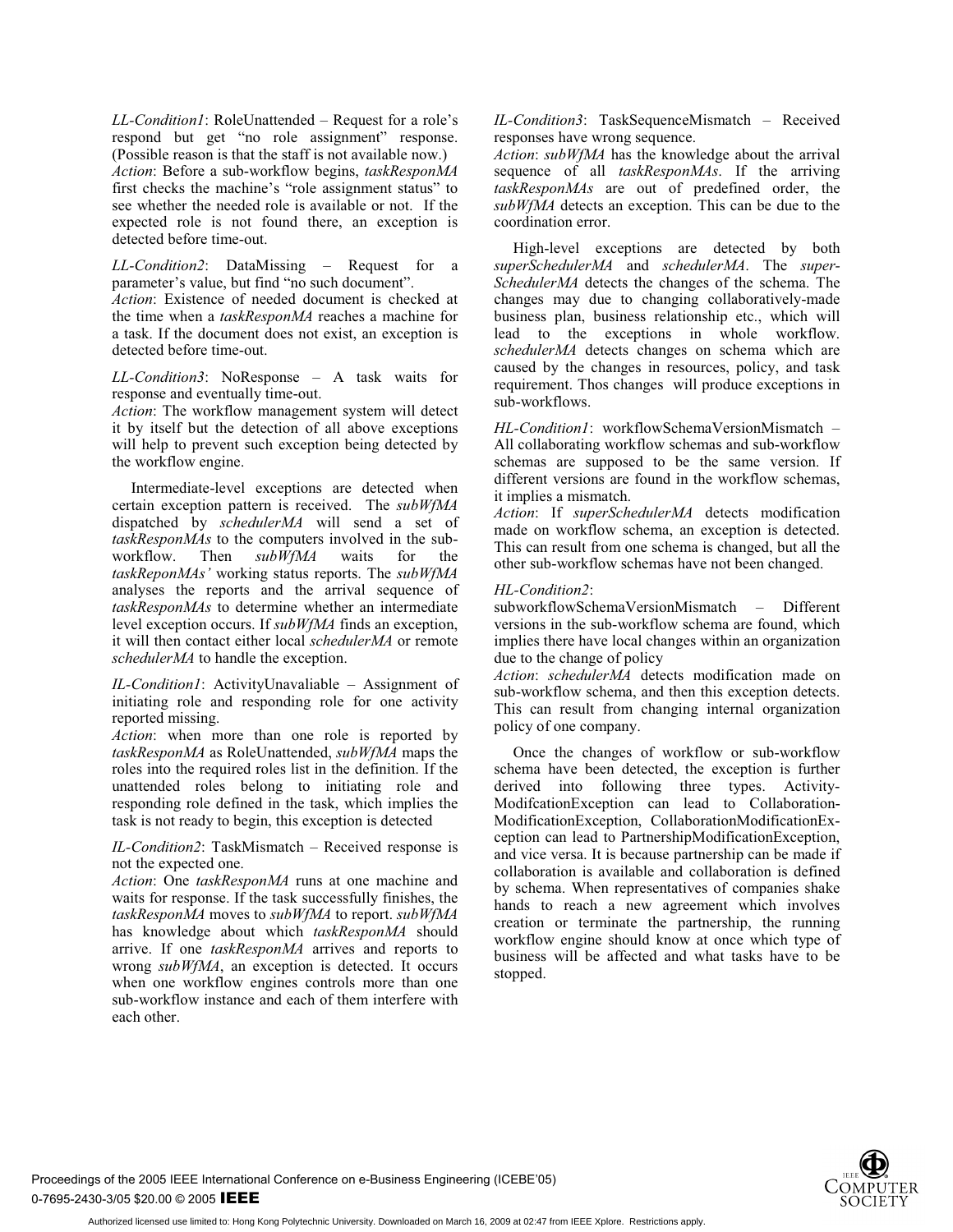

*HL-Condition3*: ActivityModificationException – Service provided in a business that shared between partners is subjected to changes. Additional service adding or eliminating will result in adding activity definition or deleting activity definition.

*Action*: When there is a change of collaborative business plan, an exception will be detected by *superSchedulerMA* which will traverse sub-workflow engines to trace the old record. Once the old record is found, an exception is acclaimed. On the other hand, if there is a change of local organization policy or resource, *schedulerMA* will claim an exception, and traverse through sub-workflow engines one by one to update the sub-workflow.

*HL-Condition4*: CollaborationModificationException – Collaboration partnerships involved in one workflow are defined in workflow schema. But collaborative business can be temporarily terminated due to disagreement or expiration of partnership, which will cause the modification of the collaboration. *Action*: Same as above.

*HL-Condition5*: PartnershipModificationException – Each partner takes at least one role in a workflow and the role can be replaced by another partner. It makes two organizations which initially do not have collaboration become partners. This will result in eliminating of partner definition in the old partner's sub-workflow schema and adding of partner definition in the new partner's sub-workflow schema. *Action*: Same as above.

## **5. A Prototype Implementation**

In order to test and evaluate our proposed system, we have implemented a prototype. Java 1.4 and IBM aglets 2.0 are used to program mobile agent, and java swing 1.1 is used to build the GUI (prompting for parameter, display working status). We use ebXML to define the workflow engine schema and Xeces is used to manipulate XML. XML-spy has been chosen as



Figure 2 Moblile agent dispatching **Figure 3 The execution status of four taskResoponMAs** 

tools for editing and maintaining the ebXML-base workflow and sub-workflow schema files.

For *superSchedulerMA*, a GUI called "Workflow Schema Input" is implemented to specify the *super-SchedulerMA* the workflow schema and the set of workflow engines to be used (the set of workflow engines can also be included in the workflow schema). A workflow schema is an ebXML file which is stored on the host where the *superSchedulerMA* resides. After a workflow schema has been inputted (Figure 2), the *superSchedulerMA* will interpret the workflow schema to be a set of sub-workflow schemas for each subworkflow. A set of *schedulerMA* are also been created and dispatched to the workflow engines together with their sub-workflow schema. The *schedulerMA* sent to remote workflow server engine will start the subworkflow task. According to the assigned schema, *schedulerMA* creates *subWfMA* and *subWfMA* will create the related *taskResoponMA* to perform the assigned tasks. Figure 3 shows the execution status of *taskResoponMAs*. Each *taskResoponMA* can print out the exceptions it detected and the exception handling status.

In order to evaluate our system's performance, we carry out simulations on four hosts. The workflow is executed under two conditions: with or without exception handling. We assume there is no severe exceptions, that is to say, system will not restart. In our experimental workflow, we adopt an extreme exception detection mechanism that each operation will be checked before the execution. The simulation results (Table 1) show the time consumed in the execution stages for the two conditions. First, a *superScheduler*-*MA* will read and interpret the workflow schema and then generate a set of subworkflow schemas and *schedulerMAs*. With exception handling functionality, a *superSchedulerMA* will keep checking the schema (the XML file). So it consumes much more time than the condition without exception handling. Since the schema checking processing is proceeding concurrently with the executions of other